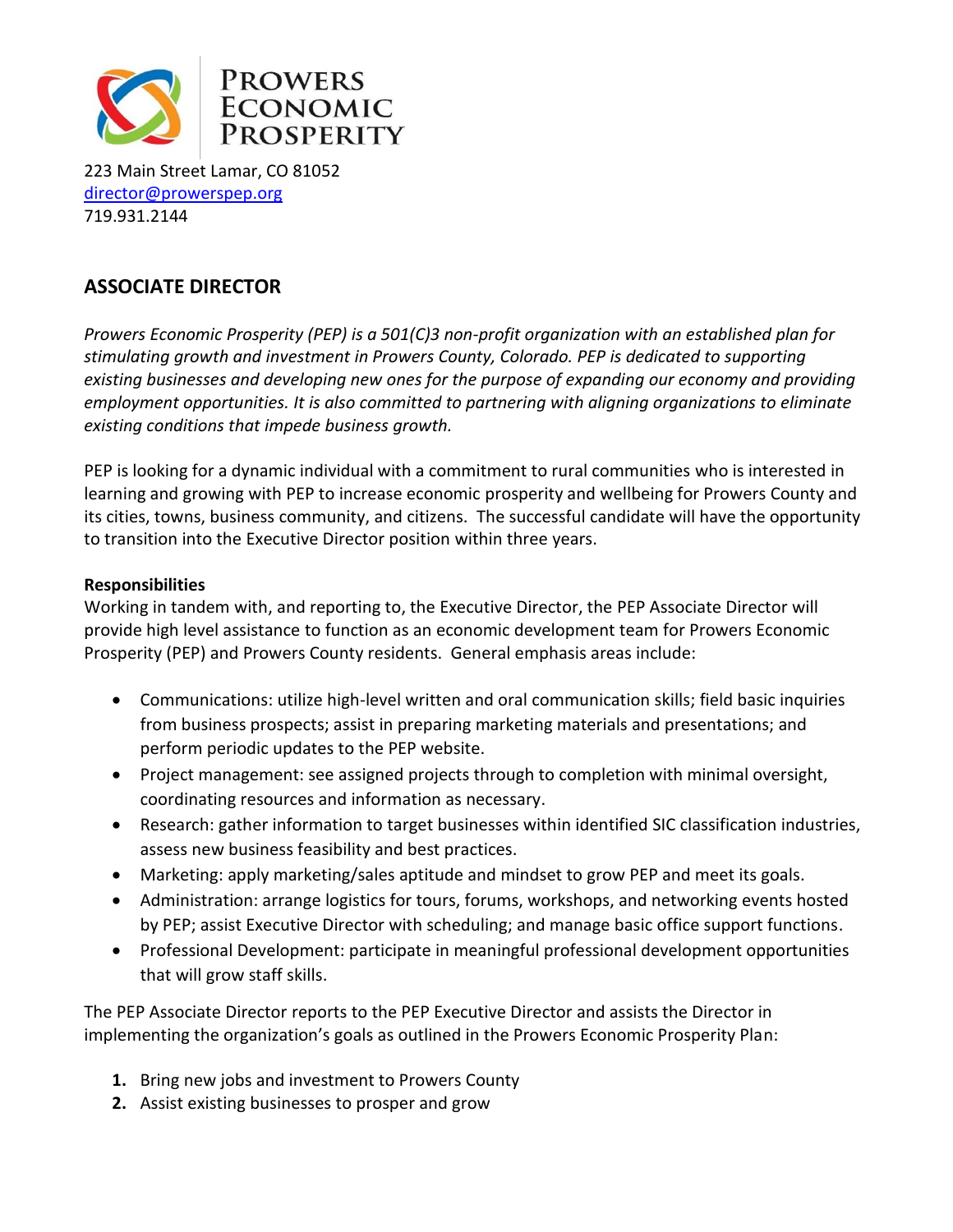- **3.** Convene and collaborate with stakeholders and leadership to address collective challenges
- **4.** Champion Prowers County to internal and outside entities and advocate for state policies that strengthen the area economy
- **5.** Foster an entrepreneurial culture in Prowers and Southeast Colorado

More information on the PEP Plan located on the [PEP website.](http://www.prowerspep.org/)

### **Qualifications**

The PEP Associate Director should possess

- Willingness and ability to grow into the Executive Director position.
- Expertise/experience in business operations, finance, or economic development.
- Ability to work independently and as part of a team.
- Excellent communication skills, written and oral
- Experience with bookkeeping and managing budgets
- Proficiency in using Microsoft Office, including Word, Excel and PowerPoint
- Ability to schedule and coordinate virtual events and meetings
- Experience in sales and marketing
- Ability to work effectively and diplomatically with a variety of individuals and groups, building consensus along the way
- Passionate belief in Prowers County and the rural lifestyle
- Ability to think outside of the box; creatively identify solutions to challenges
- Attention to detail

#### **Required Education/Experience**

Associate degree with concentration in Business; Bachelor's degree in Business Administration or related field highly desirable. Equivalent experience may substitute for educational requirement.

#### **Salary & Benefits**

\$40,000 - \$45.000 salary, commensurate with experience and qualifications. The position is eligible for a benefit package (paid vacation/holidays, health insurance, workman's compensation, and retirement).

#### **Additional information**

Some evening and weekend work is required. Individual must have a valid driver's license and transportation to travel throughout Prowers county.

Questions about the position may be directed to PEP President Linda Lujan (linda.lujan@lamarcc.edu) or Vice-President Rick Robbins (rick@comills.com) or through the PEP office at 719.931.2144 or director@prowerspep.org.

#### **Application Process**

First review of application materials will occur on February 25. Position open until filled. Please submit